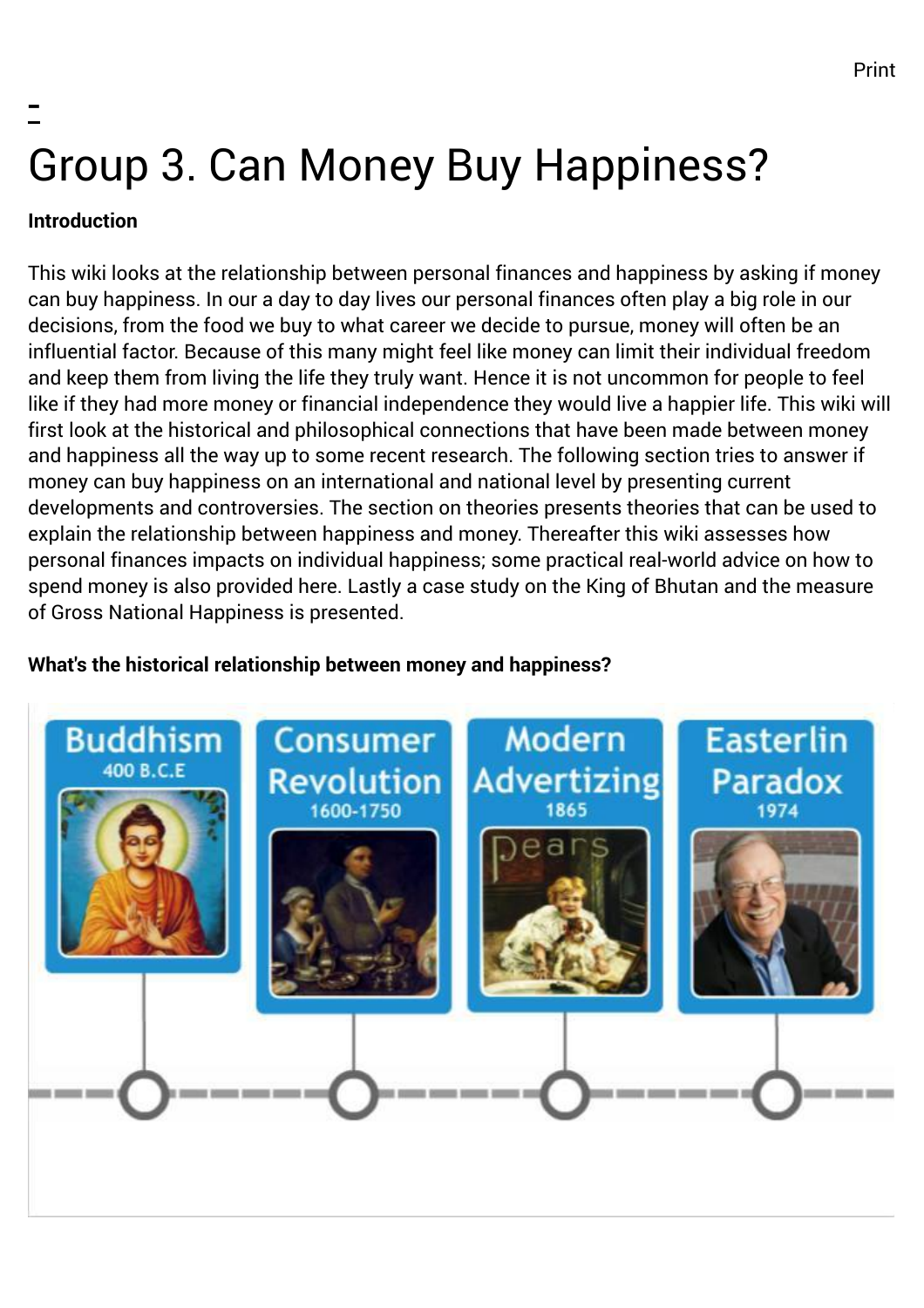## **Aristotle**

Aristotle argued that every object had two uses; the original purpose for which the object was designed or to conceive the object as an item to sell or barter.

## **400 B.C.E ≈ Buddhism**

Siddhārtha Gautama grew up surrounded by wealth and privilege, being given anything he needed and was shielded from the outside world, ignorant of the concept of suffering. Upon seeing the sick, aged and suffering caused Siddhārtha began his path to grapple with the concept of suffering. He forsook all worldly goods and pursued asceticism. Finding both indulgence and asceticism to have failed him, he found a path of moderation that Buddhists call The Middle Way. After his enlightenment, Siddhārtha taught others his philosophy so that they too may be free from suffering. Ultimately his philosophy is acknowledging that all temporary states are unsatisfying and changing, being able to let go and not act on impulses is the key to success. Therefore, a desire for money would not ultimately aid the pursuit of happiness.

### **1600-1750 ≈ Consumer Revolution**

Approximated between 1600 and 1750, individuals from all of the socioeconomic classes in England were using their money to buy more "luxury" goods as opposed to just necessities. The consumer revolution changed society in many ways. Items such as tea, coffee, sugar and tobacco were being purchased more, society's interest in fashion grew, marketplaces changed into shopping centres and so on. This is the first time in England when the relationship of money and happiness began to intertwine, with those who had more money having more luxury items to bring them happiness. [BBC2 - The Consumer Revolution](http://www.bbc.co.uk/programmes/p013f88k)

#### **1865 - Modern Advertising**

Thomas J Barratt is considered "the father of modern advertising" having paved the way in advertising techniques that are still used today. One of his techniques is to associate the product with domestic comfort and aspirations of high society. The technique, still being used today, is playing on the idea that humans desire to spend their money on products they believe will improve their lives and make them happier. By presenting the product beside a desired state of being, the consumer is lead to believe that buying the product will in turn lead to being a step closer to their desired life.

#### **1974 - Easterlin Paradox**

In 1974, Richard Easterlin wrote a book in which he talked about what is now called the Easterlin Paradox. The paradox is that:

- Given one point in time, individuals with high earnings are more likely to report being happy.
- However, as income increases in an individual's lifetime their reported happiness stays constant.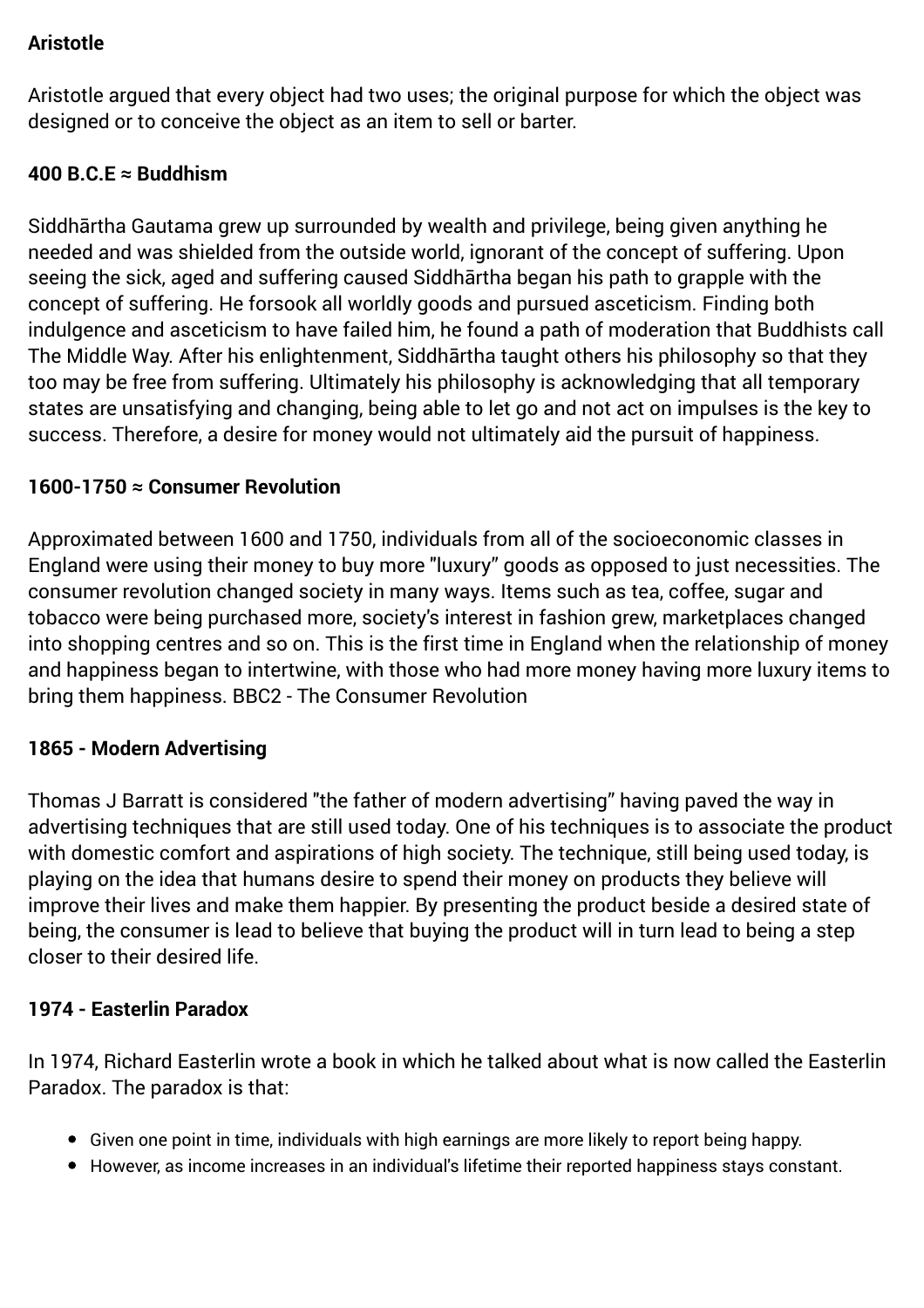Easterlin explains these findings by suggesting that the correlation is between happiness and education rather than income. Individuals with more education usually are employed in jobs with higher earnings - explaining why individuals with higher earnings report more happiness. Furthermore he believes happiness ratings do not increase along with income increase as we judge our financial success on our surroundings. For example, if our income increases at the same rate of which our peers is increasing it will have no effect on our happiness. Happiness is not dependant upon an individual's objective condition but is more so determined by their internalized living level norm which is affected by the average living level norm of those around us [\(Easterlin, 2004\)](http://www.mitpressjournals.org/doi/abs/10.1162/001152604323049361#.VN00T1VUgrM). For more on this see 1.5.2. Social Comparison Theory.

## **What does the recent research say?**

[Sheldon & Krieger \(2014\)](http://www.tandfonline.com/doi/abs/10.1080/17439760.2014.888583#.VNNRL1VUgrM) "Service job lawyers are happier than money job lawyers, despite their lower income" - though they get paid less, service job lawyers report higher wellbeing than lawyers who work for the highest pay suggesting there are stronger links with the type of work and happiness as opposed to money and happiness.

[Kushlev, Dunn & Lucas \(2015\)](http://spp.sagepub.com/content/early/2015/01/08/1948550614568161) "Higher Income Is Associated With Less Daily Sadness but not More Daily Happiness" - Kushlev and colleagues have taken a different approach to assessing money's relationship with mood. They found that individuals with more money experienced less daily sadness however it did not increase their daily happiness.

[Kim \(2014\)](http://onlinelibrary.wiley.com/doi/10.1111/ijcs.12137/abstract) "Does a money-is-all attitude cause alienation? A cross-cultural comparison of Korea, the US and Sweden" - Kim found that a love of money within individuals correlates with social isolation and alienation across cultures, suggesting a love of money being a hindrance to happiness.

[Settle \(2014\)](http://digitalcommons.northgeorgia.edu/papersandpubs/vol3/iss1/11/?utm_source=digitalcommons.northgeorgia.edu%2Fpapersandpubs%2Fvol3%2Fiss1%2F11&utm_medium=PDF&utm_campaign=PDFCoverPages) "Does Money Truly Buy Happiness? A Study of 56 Countries' Levels of Happiness and the Contributing Factors" - looking at factors which contribute to happiness across 56 countries, though more money was found to have a significant effect on increasing happiness ratings, other contributing factors like health and religiosity have a greater effect on increasing happiness.

## **Does money buy happiness? A national and international perspective**

For a long time the prosperity and development of a nation was measured in economic achievement [\(Sarracino, 2013](http://www.sciencedirect.com/science/article/pii/S1053535712001187)). At face value this makes sense as the wealthier a society is the more resources they would have to allocate to education, health care and other services that are related to standard of living. Gross Domestic Product (GDP) was, and still is, the most common way to measure a nations economic development and is generally viewed as an indicator of a societies standard of living ([Sarracino, 2013\)](http://www.sciencedirect.com/science/article/pii/S1053535712001187), alluding to the idea that money does buy happiness.

However, the relationship between GDP and standard of living has been questioned. One empirical discovery that questioned GDP as an indicator of standard of living was the Easterlin paradox. The Easterlin paradox refers to the observation that as a country develops economically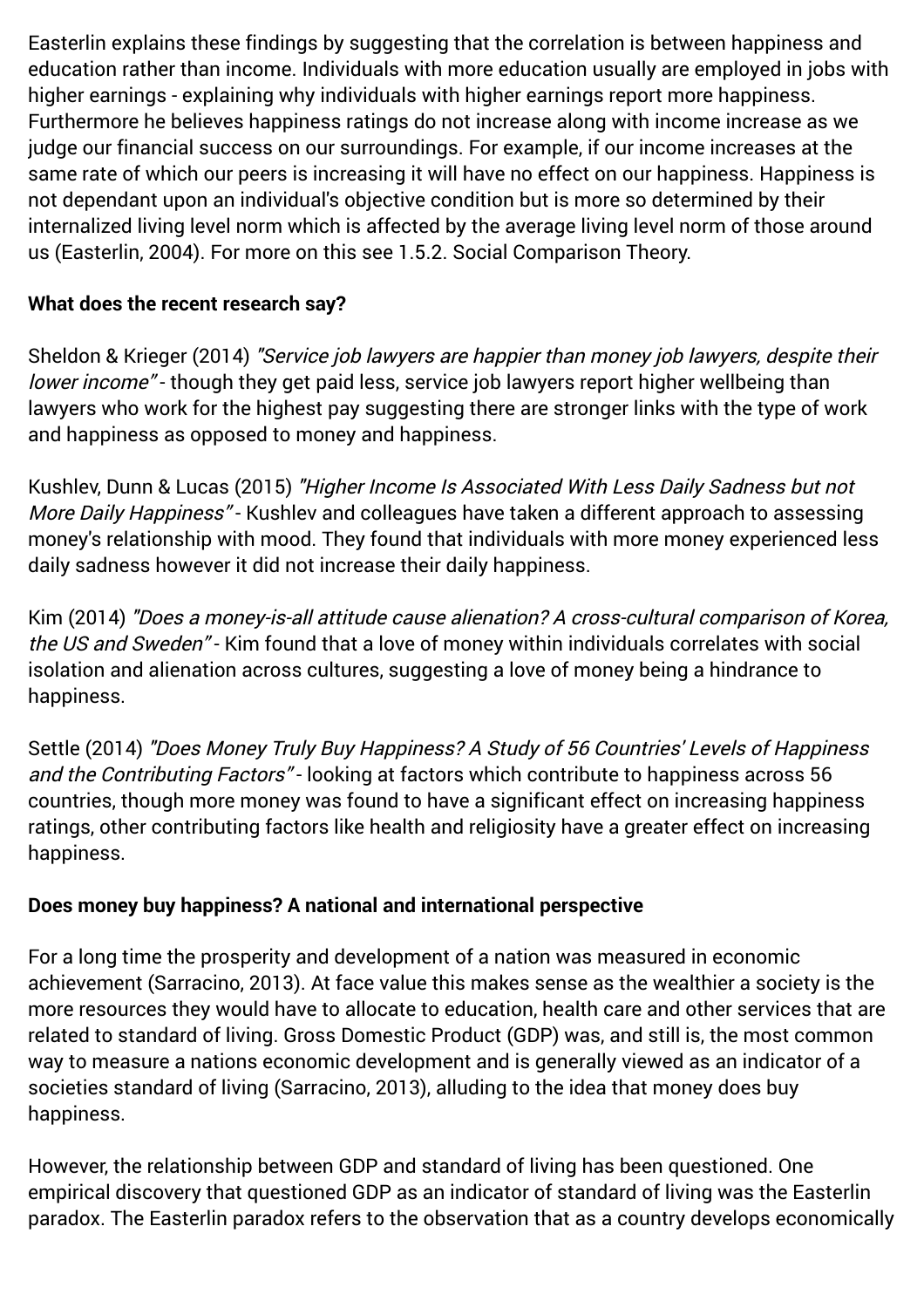happiness increases up to a set point where it then levels off, despite further economic successes [\(Easterlin, 1995;](http://www.sciencedirect.com/science/article/pii/S0304387807000600%E2%80%9D) [Clark et al., 2008;](https://www.aeaweb.org/articles.php?doi=10.1257/jel.46.1.95) [Di Tella & MacCulloch, 2008\)](http://www.sciencedirect.com/science/article/pii/S0304387807000600%E2%80%9D%20target=). A notable example used by Easterlin was USA from 1973 to 2004 where GDP doubled while happiness ratings stayed the same (see below graph) [\(Clark et al., 2008\)](https://www.aeaweb.org/articles.php?doi=10.1257/jel.46.1.95).



Figure 1. Happiness and Real Income Per Capita in the United States, 1973-2004

"[It] does not allow for the health of our children, the quality of their education, or the joy of their play. It does not include the beauty of our poetry or the strength of our marriages, the intelligence of our public debate or the integrity of our public officials. It measures everything, in short, except that which makes life worthwhile..." - Senator Robert Kennedy on GDP [\(Clark et al., 2008 p. 22\)](https://www.aeaweb.org/articles.php?doi=10.1257/jel.46.1.95)

It should be noted that the Easterlin paradox is still a topic of debate and it should not be taken [as a fact \(](http://www.nber.org/papers/w14282)[Arthaud-Day & Near, 2005](http://link.springer.com/article/10.1007/s11205-004-6397-8)[\). For example, H](http://www.nber.org/papers/w14282)[agerty & Veenhoven \(2002\)](http://link.springer.com/article/10.1023%2FA%3A1024790530822) [and Stevenson &](http://www.nber.org/papers/w14282) Wolfers (2008) both analyzed national data from multiple countries and both conclude that increased GDP does increase a nations happiness. [Easterlin et al. \(2010\)](http://www.pnas.org/content/107/52/22463.short) answered this criticism by demonstrating the Easterlin paradox in a sample of South American and Eastern European countries. [Easterlin et al. \(2010\)](http://www.pnas.org/content/107/52/22463.short) also claims that the results from his critics are either due to statistical artefacts or a confusion of short-term gains in happiness to long-term stability of said happiness. Hence there are two opposing sides when it comes to the question if money buys happiness on a national and international level.

Before we conclude this section there are a couple of considerations and factors that need to be addressed. First of is that the debate over the Easterlin paradox does have important implications on public policy. If the Easterlin paradox is shown to be true then the traditional aim of a nation (i.e. increasing GDP) could be questioned and subjected to reassessment. This has already started to happen and a prime example of this development is the French Commission on the Measurement of Economic Performance and Social Progress whose main goal is to "identify [the limits of GDP as an indicator of economic performance and social progress" \(Stiglitz et al.](http://www.stiglitz-sen-fitoussi.fr/en/index.htm)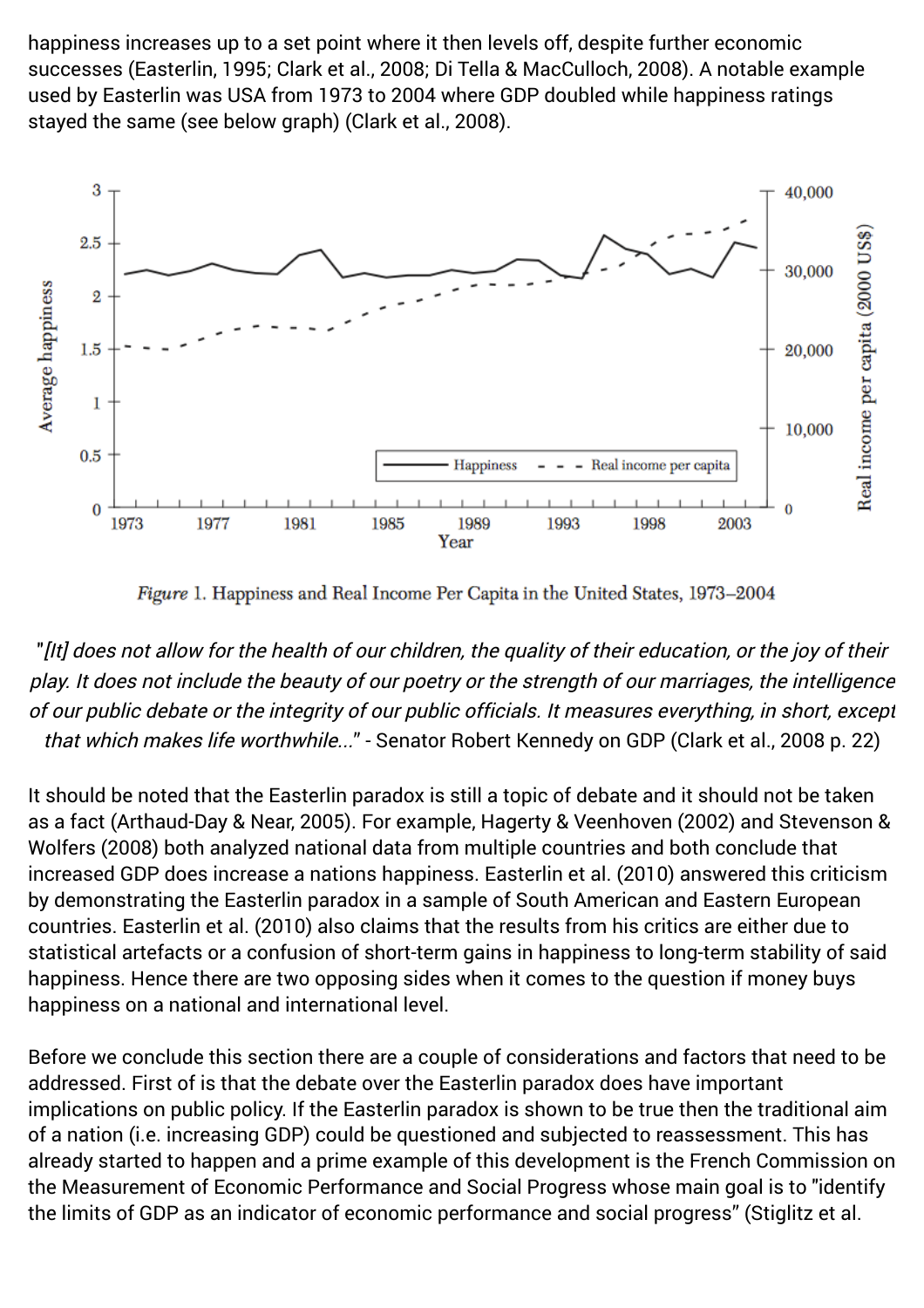[2010, p.7\). Further, this development is also visible in the many measures \(some presented in](http://www.stiglitz-sen-fitoussi.fr/en/index.htm) the box below) that have been developed to compliment (or in some cases replace) GDP as a measure of economic and social development.

> Examples of wellbeing measures used in a national and international context World Happiness Report Gross National Happiness (GNH) Human Development Index (HDI) Where-to-be-born index OECD Better Life Index Canadian Index of Wellbeing

Another important factor that is relevant to this topic is that the relation between happiness and money on a national scale is primarily an area of Economics ("**Happiness Economics**"). Hence an argument can be made about Positive Psychology rebranding traditional topics. A further relevant factor is that there are some wild uncritical claims that exist in the field. Most notably is that it might be unsupported to compare happiness ratings across different nations, mainly because there is no agreement on comparability between subjective wellbeing across cultures [\(Sarracino, 2013\)](http://www.sciencedirect.com/science/article/pii/S1053535712001187); for a bit more on this point see section 1.5.2 Social Comparison.

## **Key paper**

[Francesco Sarracino \(2013\)](http://www.sciencedirect.com/science/article/pii/S1053535712001187) Determinants of subjective well-being in high and low income countries: Do happiness differ across countries? The Journal of Socio-Economics, **42** , pp. 51 - 66

The paper by Sarracino (2013) gives a good starting point for the relationship between money and happiness on an national and international level. The introduction and discussion covers most aspects brought up in section 1.4.

## **Relevant Theories**

## **Need-fulfillment Theory**

Need-fulfillment theory assumes that humans have certain needs, arranged in a hierarchy, ranging from Physiological needs, Safety needs, Love/belonging, Esteem and, at the top, Selfactualization [\(Maslow, 1970\)](http://scottbarrykaufman.com/wp-content/uploads/2015/01/Maslow-1954.pdf). Hence, according to this model, money and happiness are related in a positive fashion for basic human needs (Physiological and Safety needs). However, money is not as important for higher level needs unless it explicitly grants an individual access to higher level needs that would otherwise go unfulfilled (i.e. money being used in order to spend time with friends and family; prosocial spending). Consequently this model argues for a ceiling effect when it comes to money and happiness, and by extension a supportive model for the Easterlin paradox.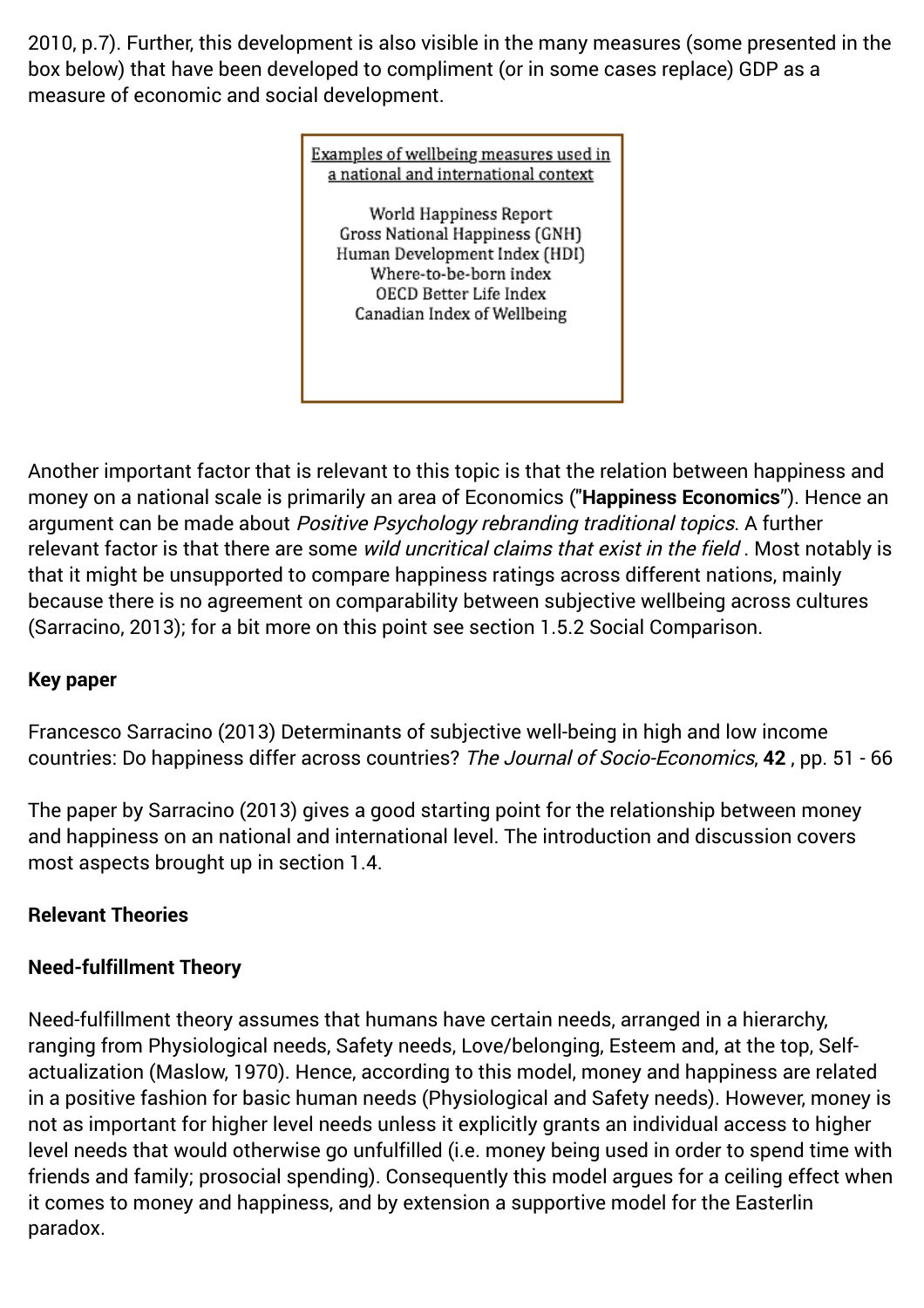### **Social Comparison Theory**

Social comparison theory argues that life satisfaction is dependent on how the individual compares to his or her social environment. In other words this theory argues that relative income is more important than absolute income. One implication of this theory is that it poses a problem for cross-culture comparisons when it comes to money and happiness. For example, a person in a country with low GDP might still score highly on measures of wellbeing or happiness but if we take this individual to a country with a high GDP his/her social environment changes, as might his/her view on their own happiness.

## **Adaption Theory**

Adaptation theory is based on the idea of a hedonic treadmill/adaptation, which suggest that even though we react strongly to changes in our life circumstances we quickly become used to our new circumstances and adapt to it. Hence this theory argues that if money increases happiness it does so only in the short-term as Easterlin et al. (2010) argues. Illustrative examples of this theory is lottery winners that return to their baseline happiness a time after the initial win [\(Brickman et al. 1978\)](http://psycnet.apa.org/journals/psp/36/8/917/), and [Fujita & Diener \(2005\)](http://psycnet.apa.org/journals/psp/88/1/158/) who followed 3608 German residents for 17 years and found that only 9% of participants experienced significant changes to their life satisfaction.

## **Goal (or Gap) Theory**

Goal or Gap theory suggests that happiness is based on a person's ability to achieve their personal goals. A point to note is that Goal/gap theory is based on internal as opposed to external motivation/comparison. Relating this theory to the relationship to money and happiness, money does increase happiness as long as an individual's goals can be achieved with an increase in wealth. This theory contrasts both social comparison and need-fulfillment theory in that it puts the emphasis on the individual's own goals and expectations rather than on social comparison or theoretical needs.

## **Theory summary**

Altogether these theories explain parts of the variability of happiness on a national and international level ([Arthaud-Day & Near, 2005\)](http://link.springer.com/article/10.1007/s11205-004-6397-8). However, to choose one theory over another is problematic as different papers use different measures and definitions of both happiness and income/wealth, there is also no consensus on how these concepts should be operationalized. Further, cultural variables (norms and status related to income and money) and changes across time might modulate the expected effect of each theory. Moreover, a factor that is not raised by these theories is individual differences between citizens, especially in regards to genetic factors. Recently genetics have been proposed as an important factor influencing happiness and wellbeing. Multiple twin studies [\(Lykken & Tellegen, 1996;](http://pss.sagepub.com/content/7/3/186.abstract) [Weiss et al. 2008\)](http://www.ncbi.nlm.nih.gov/pubmed/18315789) support this idea and argue that genetics might play a large role in an individual's subjective level of wellbeing and happiness.

## **Effect of Money on Individual Happiness**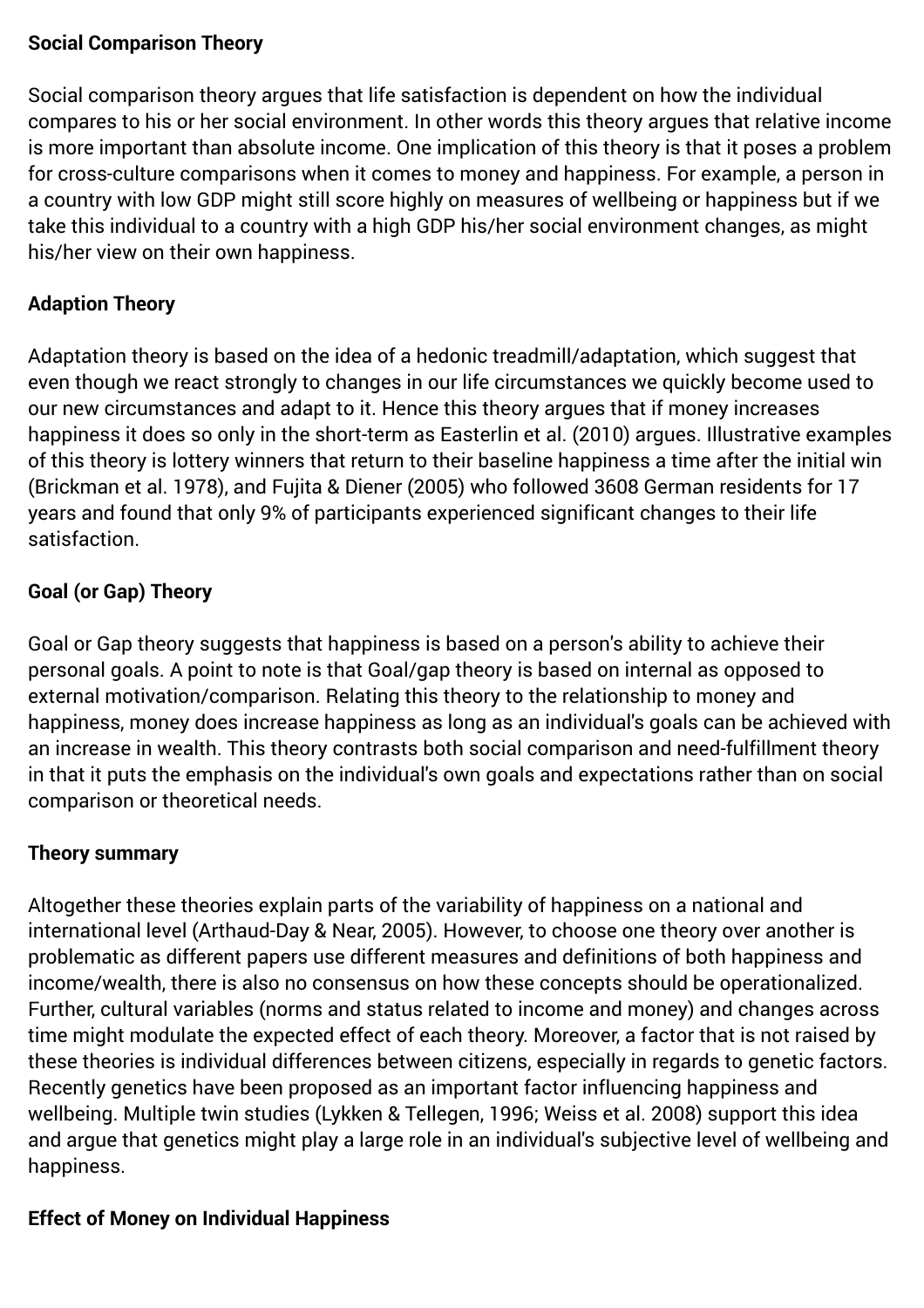#### **Is a wealthy person a happy person?**

Rhetoric would have us believe that people who are rich are no happier, and possibly even less happy, than people who are not rich. This belief was evident in early research such as that by [Duncan \(1975\)](http://moodle2.gla.ac.uk/mod/wiki/%E2%80%9Dhttp%3A//link.springer.com/article/10.1007/BF00293248) and [Easterlin \(1974\).](http://moodle2.gla.ac.uk/mod/wiki/prettyview.php?pageid=5022#Easterlin) However, since the publication of these early studies, extensive research has identified that, although money has an impact on well-being and happiness, it matters less than people think [\(Aknin et al.,, 2009\)](http://moodle2.gla.ac.uk/mod/wiki/%E2%80%9Dhttp%3A//www.tandfonline.com/doi/abs/10.1080/17439760903271421#.VN5qQVWsXNU%E2%80%9C). There is a curvilinear relationship between money and happiness, in that happiness does not necessarily increase exponentially with wealth. [Need Theory](http://moodle2.gla.ac.uk/mod/wiki/prettyview.php?pageid=5022#NeedTheory) attempts to explain this relationship, proposing that increased wealth can increase well-being in poverty because in this situation, money is used to satisfy basic physiological needs [\(Howell et al., 2013\)](http://moodle2.gla.ac.uk/mod/wiki/%E2%80%9Dhttp%3A//link.springer.com/article/10.1007/s11205-010-9774-5).

## **Can money protect us from sadness when bad things happen?**

**Subjective well-being (SWB)** is the term used to refer to how people experience the quality of their lives, originally defined by [Diener \(1984\),](http://moodle2.gla.ac.uk/mod/wiki/%E2%80%9Dhttp%3A//papers.ssrn.com/sol3/papers.cfm?abstract_id=2162125%E2%80%9C) also encompassing experience of emotion and mood. [Smith et al. \(2005\)](http://moodle2.gla.ac.uk/mod/wiki/%E2%80%9Dhttp%3A//pss.sagepub.com/content/16/9/663.short) identified a **buffer effect** of wealth on subjective well-being, using a longitudinal study of people around retirement age. They found that those whose wealth was above average experienced a much smaller drop in SWB after the onset of a new disability than those whose wealth was below average. The implication here is that money can protect us from negative affect when we encounter negative experiences.

## **Can money make us sad?**

An increasing number of studies have identified that even simply thinking about money encourages behaviours that are misaligned with happiness, such as being less likely to help others [\(Vohs et al., 2006](http://moodle2.gla.ac.uk/mod/wiki/%E2%80%9Dhttp%3A//www.sciencemag.org/content/314/5802/1154.short%E2%80%9C)) or less likely to socialise with friends and family [\(Mogilner, 2011\)](http://moodle2.gla.ac.uk/mod/wiki/%E2%80%9Dhttp%3A//pss.sagepub.com/content/21/9/1348.short). It has been suggested that instead of increasing happiness money actually inhibits wealthier individuals' ability to **savour** everyday positive emotions and experiences. This has the knock-on effect of undermining the positive effect of money on happiness.

Money also seems to be inherently associated with conflict (and thus negative affect) in the context of marital discussion (

[Papp, L. M., Cummings, E. M., & Goeke](http://moodle2.gla.ac.uk/mod/wiki/%E2%80%9Dhttp%3A//onlinelibrary.wiley.com/doi/10.1111/j.1741-3729.2008.00537.x/full%E2%80%9C)‐Morey, M. C. (2009). For richer, for poorer: Money as a topic of marital conflict in the home. Family Relations, 58(1), 91-103.

Papp et al., 2009). When compared to discussion concerning non-monetary issues, conflict more often arises when discussing money, and is more pervasive, problematic and recurrent.

## **Is it how we spend our wealth that makes us happy?**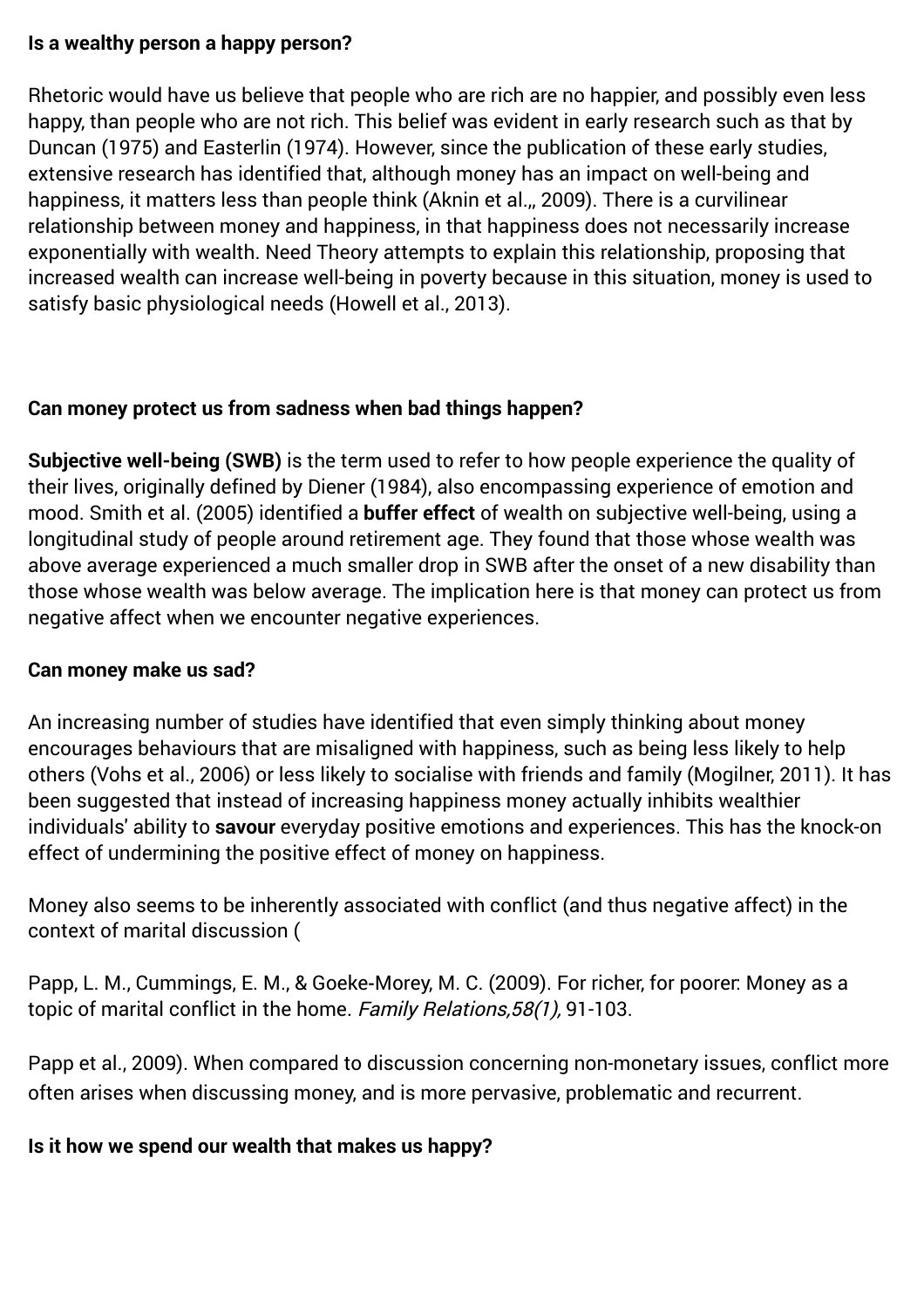An extensive body of research has addressed the question of whether the way we spend our money is a factor which influences the happiness we experience. Prosocial spending is the term used to refer to the concept of spending money on others, as opposed to on oneself. A vein of research initiated by [Dunn et al. \(2008\)](http://moodle2.gla.ac.uk/mod/wiki/%E2%80%9Dhttp%3A//www.sciencemag.org/content/319/5870/1687.short) has provided compelling evidence that spending money on other people has a more positive impact on happiness than spending money on yourself. These results have been replicated in numerous studies across cultures, and recent evidence identifies the possibility of a **psychological universal** [\(Aknin et al., 2013\)](http://moodle2.gla.ac.uk/mod/wiki/%E2%80%9Dhttp%3A//psycnet.apa.org/psycarticles/2013-04859-001). In support, stinginess can lead to the experience of of shame and more negative affect, as evidenced in a study by [Dunn et al. \(2008\).](http://moodle2.gla.ac.uk/mod/wiki/%E2%80%9Dhttp%3A//www.sciencemag.org/content/319/5870/1687.short)



#### PROSOCIAL SPENDING AND WELL-BEING

Figure 1. World map display of prosocial spending coefficients.

#### **Key paper**

[Elizabeth W. Dunn, Lara B. Aknin & Michael I. Norton \(2008\).](http://moodle2.gla.ac.uk/mod/wiki/%E2%80%9Dhttp%3A//www.sciencemag.org/content/319/5870/1687.short) Spending Money on Others Promotes Happiness. Science, 319(5870), 1687-1688.

This key paper marks the beginning of the vein of research which addresses the possibility that how we spend our money has a equal if not greater effect on our happiness as how much we earn. It is suggested that spending money on others has a more positive impact on our happiness than spending it on ourselves. This finding constituted a significant milestone in research on money and happiness.

#### **How Can Your Money Make You Happy? Some Practical Advice**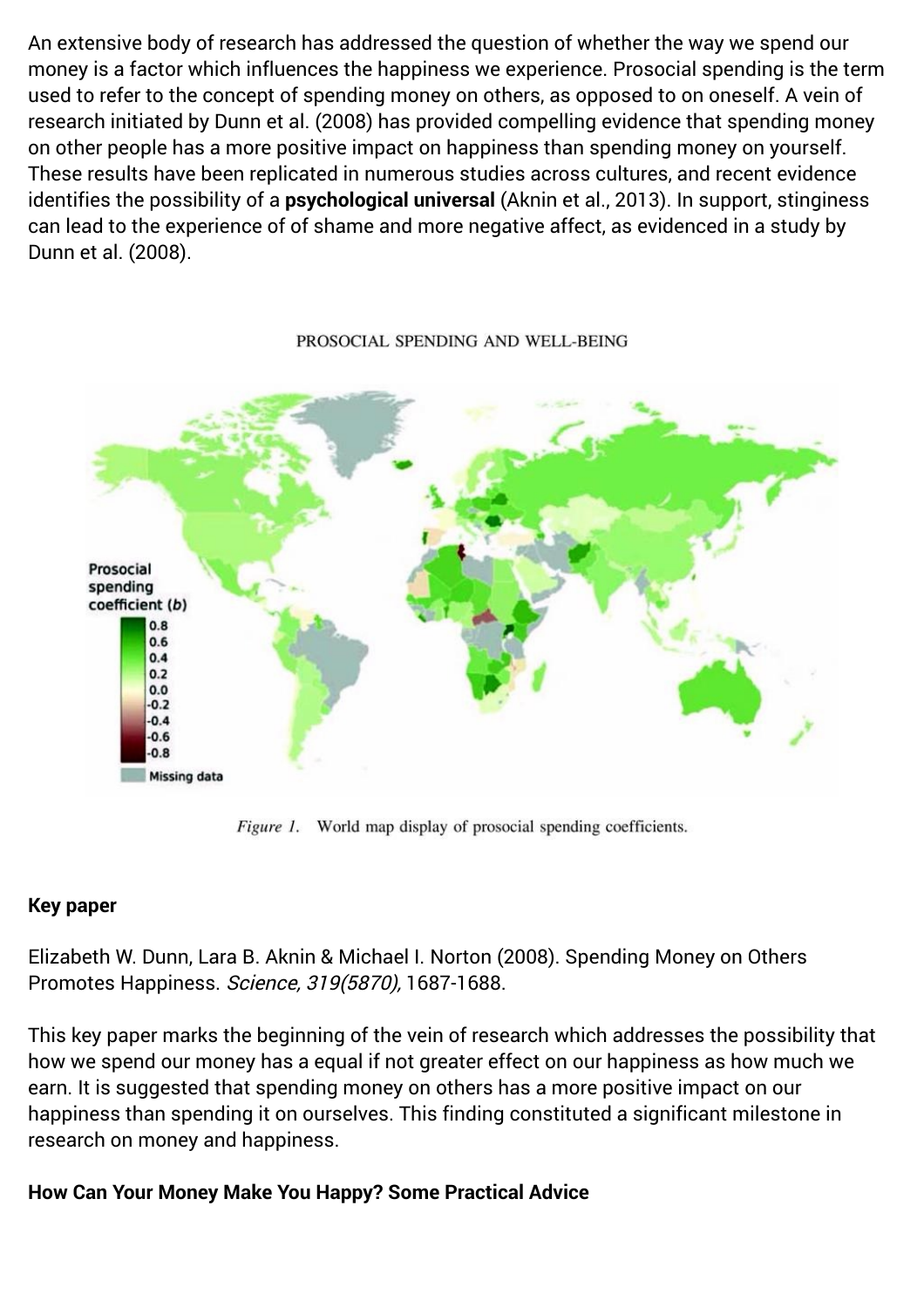#### **Buy Your Financial Security**

Insecurity over money is a frequent source of financial stress in our lives. Particularly among college students, credit card debt is positively correlated with stress [\(Grable & Joo, 2006\)](http://moodle2.gla.ac.uk/mod/wiki/%E2%80%9Dhttps%3A//www.questia.com/library/journal/1G1-147389146/student-racial-differences-in-credit-card-debt-and%E2%80%9C). The next time you have some cash to spare, put some of it towards paying off debt and buying back your happiness.

## **Buy Experiences**

Intriguing research consistently finds that increases in material goods do not correspond to increases in happiness [\(Diener & Biswas-Diener, 2002;](http://moodle2.gla.ac.uk/mod/wiki/%E2%80%9Dhttp%3A//link.springer.com/article/10.1023/A:1014411319119%E2%80%9C) [Easterlin, 1995\)](http://moodle2.gla.ac.uk/mod/wiki/prettyview.php?pageid=5022#Easterlin1995). Research has shown that simply thinking about making purchases to acquire life experiences produces more positive [emotions than thinking about making purchases to acquire material possessions \( Van Boven,](http://moodle2.gla.ac.uk/mod/wiki/%E2%80%9Dhttp%3A//psycnet.apa.org/journals/gpr/9/2/132/%E2%80%9C) 2005).

Buying experiences instead of material things benefits from the social aspect of experiences: being social makes us happy, and continues to make us happy by allowing us to talk about experiences later on. Dan Gilbert, author of 'Stumbling on Happiness' and Harvard University psychology professor, suggests that 'A wandering mind is an unhappy mind, and one of the benefits of experiences is that they keep us focused on the here and now'.

## **Buy For Others**

Sometimes seeing someone else smile can do more for you then making yourself smile. As was identified in [Dunn et al. \(2008\),](http://moodle2.gla.ac.uk/mod/wiki/%E2%80%9Dhttp%3A//www.sciencemag.org/content/319/5870/1687.short) spending money on others promotes happiness.

Giving money or giving trinkets is not the only way to spend your money prosocially. Try investing in others, and getting a better happiness return rate. If you know a child who's learning to read, buy them some books, then appreciate the happiness you'll get in return when you hear them read them out loud to you. Finding a way to invest in someone else can create significant happiness for both of you.

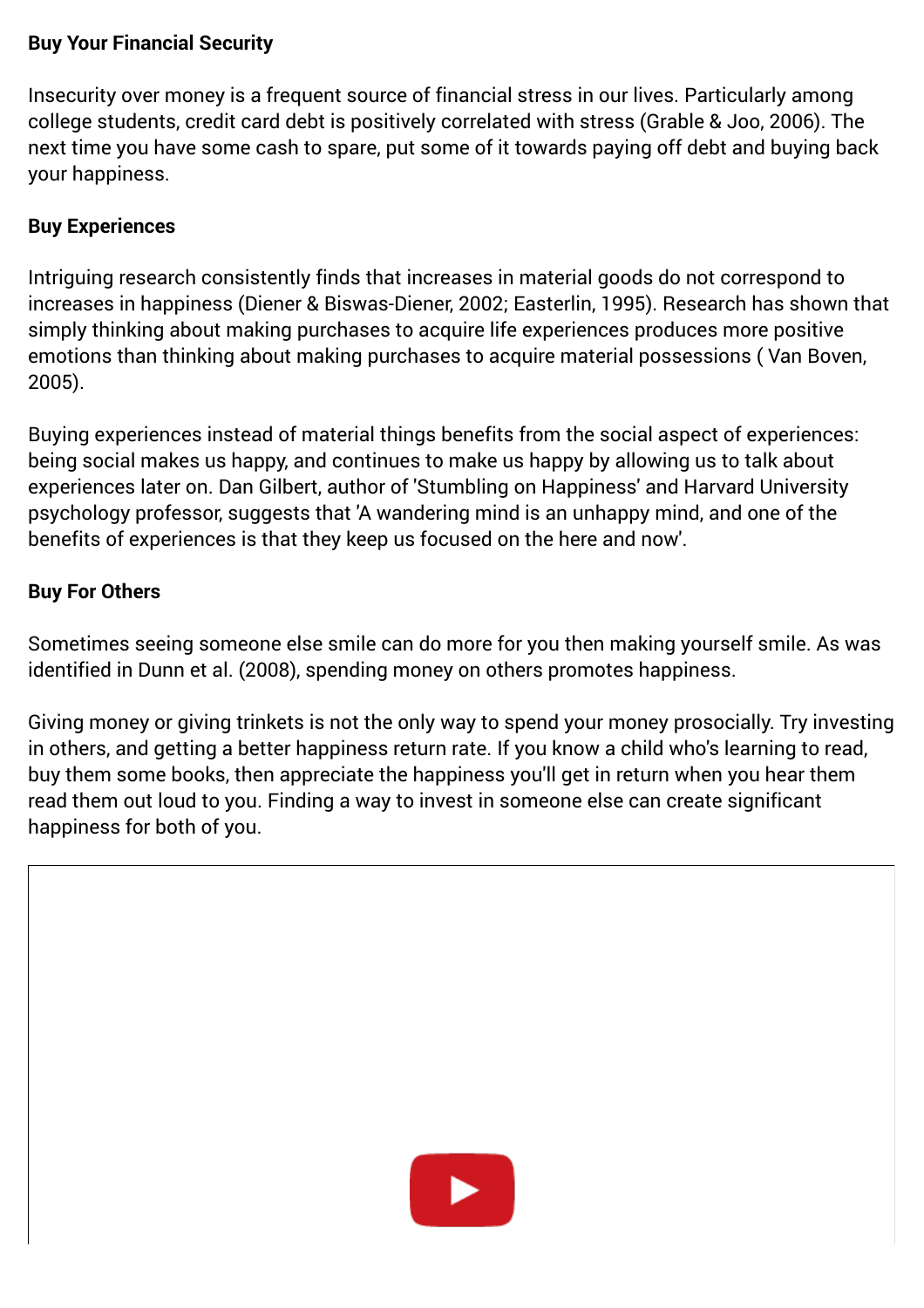## **Buy The Right Stuff**

Buying material items is a typical part of life, but there are ways you can increase the chance of them actually making you happy. Purchasing 'experiential items' will repeatedly bring happiness over extended periods of time.

A general rule: Spend your money where you spend your time. This rule is known as 'the comfort principle' by the website ['Lifehacker](http://www.lifehacker.co.uk/)': a website concerned with saving money and personal productivity. For example, if you work in an office, the chances are that an incredibly comfortable office chair will make you happy, even if it doesn't appear to be the most instantly exciting purchase.

## **Buy Time**

In our ever increasingly busy lifestyles, time can become even more precious than money. It is possible to use the money you have to buy more time. Buying time is possible in the form of services which can do your grocery shopping or a babysitter to look after the kids once or twice a week. Although some are expensive, if the extra time you gain is well spent, it may prove to be well worth the price.

## Buy A Waverunner

[Tosh \(2007\)](http://moodle2.gla.ac.uk/mod/wiki/prettyview.php?pageid=5022#Tosh2007) takes a more simplistic perspective on the question of whether money can buy happiness based on a sample from the USA.

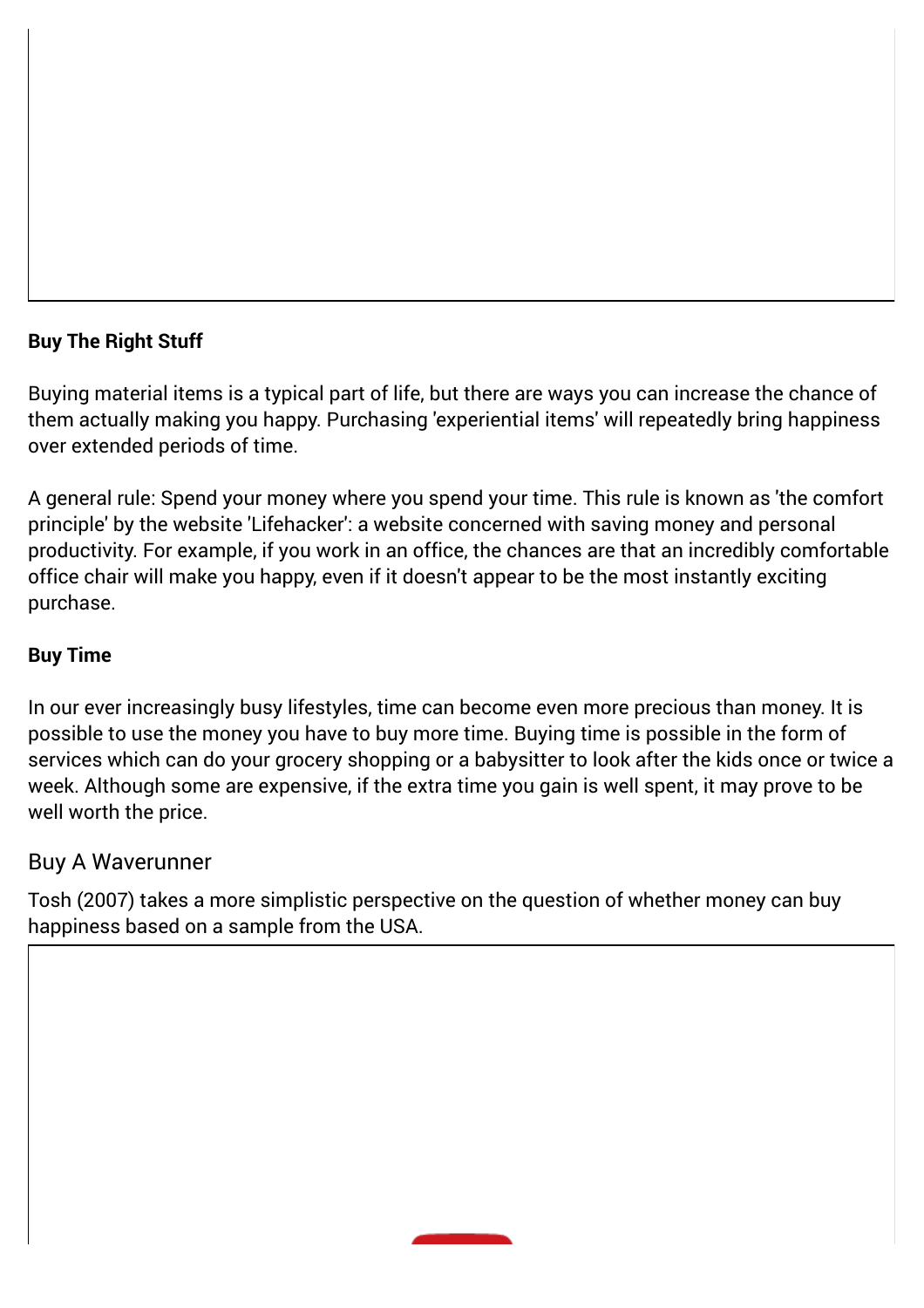

#### **Case Study: The King of Bhutan**

In 1972 the King of Bhutan desired to build a society whose success was measured in happiness rather than in standard economical terms. That is when the idea of Gross National Happiness (GNH), rather than Gross National Product (GNP), was introduced - a measure to assess the overall happiness of a country's inhabitants. Though it was built upon Buddhist ideals, the concept of GNH does not require Buddhism to be a factor in a country's success and theoretically could be implemented in any country. The four primary cornerstones of GNH are:

- Promotion of Sustainable Development
- Promotion and Preservation of Cultural Values
- Conservation of the Environment
- Establishment of a Good Governance

In trying to achieve his goal of increasing Bhutan's GNH, in 2006 the King retired and in his place created a democratically elected leader. What should be noted is that money is not associated with increasing the GNH. The King believed that though money and economic growth was needed in order to fund health services and provide security, GNH is increased in other ways such as involvement in culture and community.

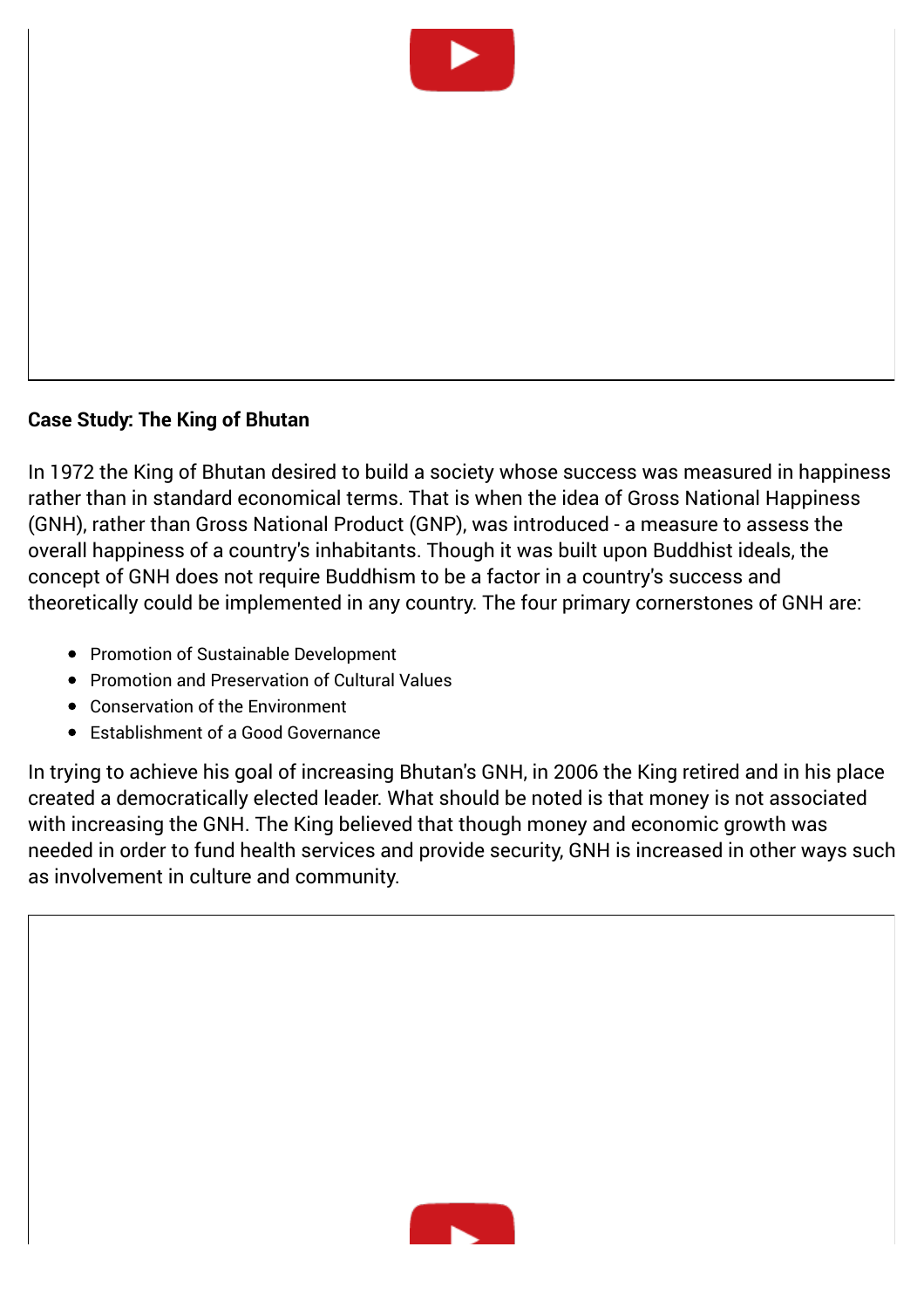

[Med Jones \(2006\)](http://www.iim-edu.org/thinktank/publications/economics-journal/happiness-economics-gross-national-happiness-gnh-index-policy-white-paper/index.htm) proposed a revised version of measuring GNH with statistical power that could be applied to any country:

- 1. Economic Wellness
- 2. Environmental Wellness
- 3. Physical Wellness
- 4. Mental Wellness
- 5. Workplace Wellness
- 6. Social Wellness
- 7. Political Wellness

#### **Glossary**

Buffer Effect - in the case of wealth and subjective well-being (SWB), wealth is able to absorb some of the negative impact (e.g. stress) on subjective well-being caused by negative experiences, it is said to have a 'buffer effect'.

Happiness Economics -Happiness economics attempts to use econometric analysis to uncover the factors that increase and decrease human well-being and quality of life.

Psychological Universal - a core mental attribute shared by all humans.

Savouring - the ability to enhance and prolong positive emotional experience.

Subjective Well-Being (SWB) - how people experience the quality of their lives, including both emotional reactions and cognitive judgments.

#### **References**

[Aknin, L. B., Norton, M. I., & Dunn, E. W. \(2009\).](http://www.tandfonline.com/doi/abs/10.1080/17439760903271421#.VN5qQVWsXNU) From wealth to well-being? Money matters, but less than people think. The Journal of positive psychology, 4(6), 523-527.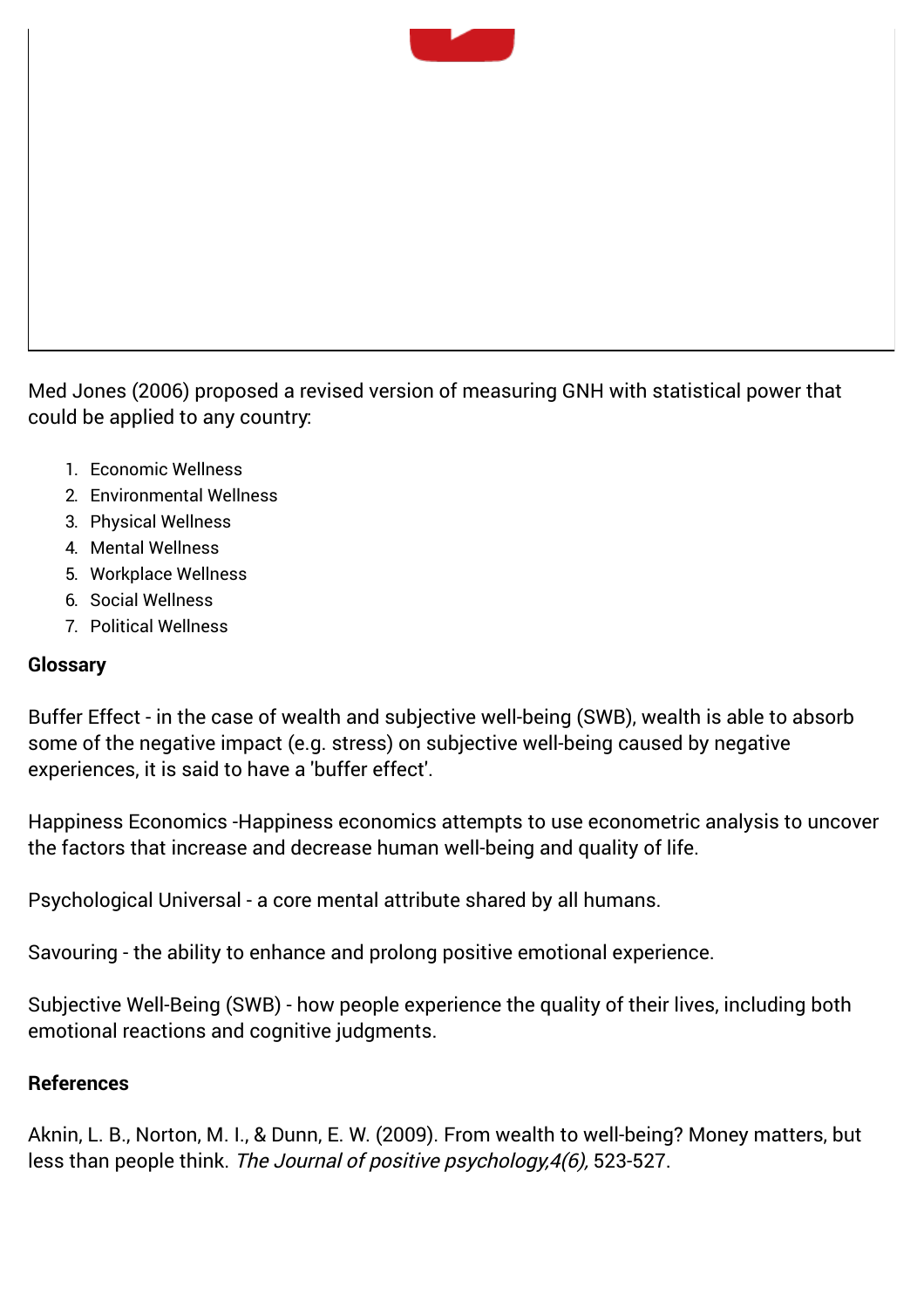[Aknin, L. B., Barrington-Leigh, C. P., Dunn, E. W., Helliwell, J. F., Burns, J., Biswas-Diener, R., ... &](http://psycnet.apa.org/psycarticles/2013-04859-001) Norton, M. I. (2013). Prosocial spending and well-being: Cross-cultural evidence for a psychological universal. Journal of Personality and Social Psychology, 104(4), 635.

[Arthaud-Day, M. L., & Near, J. P. \(2005\).](http://link.springer.com/article/10.1007/s11205-004-6397-8) The Wealth of Nations and The Happiness of Nations: Why "Accounting? Matters. Social Indicators Research, 74, pp. 511-548.

[Brickman, P., Coates, D., & Janoff-Bulman, R. \(1978\).](http://psycnet.apa.org/journals/psp/36/8/917/) Lottery winners and accident victims: is happiness relative? Journal of Personality and Social Psychology, 36, pp. 917-927.

[Clark, A. E., Frijters, P., & Shields, M. A. \(2008\).](https://www.aeaweb.org/articles.php?doi=10.1257/jel.46.1.95) Relative Income, Happiness, and Utility: An Explanation for the Easterlin Paradox and Other Puzzles. Journal of Economic Literature, 46, pp. 94-144.

[Di Tella, R., & MacCulloch, R. \(2008\)](http://www.sciencedirect.com/science/article/pii/S0304387807000600%E2%80%9D%20target=). Gross national happiness as an answer to the Easterlin Paradox? Journal of development Economics, 86, pp. 22-42.

[Diener, E. \(1984\).](http://papers.ssrn.com/sol3/papers.cfm?abstract_id=2162125) Subjective Well-Being. Psychological Bulletin, 95(3), 542-575.

[Diener, E., & Biswas-Diener, R. \(2002\).](http://link.springer.com/article/10.1023/A:1014411319119) Will money increase subjective well-being? Social indicators research, 57(2), 119-169.

[Duncan, O. D. \(1975\).](http://link.springer.com/article/10.1007/BF00293248) Does money buy satisfaction? Social Indicators Research, 2(3), 267-274.

[Dunn, E. W., Aknin, L. B., & Norton, M. I. \(2008\).](http://www.sciencemag.org/content/319/5870/1687.short) Spending money on others promotes happiness. Science, 319(5870), 1687-1688.

[Easterlin, R. A. \(1974\).](http://graphics8.nytimes.com/images/2008/04/16/business/Easterlin1974.pdf) Does economic growth improve the human lot? Some empirical evidence. Nations and households in economic growth, 89, 89-125.

[Easterlin, R. A. \(1995\).](http://www.sciencedirect.com/science/article/pii/S0304387807000600%E2%80%9D) Will raising the income of all increase the happiness of all? Journal of Economic Behavior and Organization, 27, pp. 35-47.

[Easterlin, R. A. \(2004\).](http://www.mitpressjournals.org/doi/abs/10.1162/001152604323049361#.VN00T1VUgrM) The economics of happiness. Daedalus, 133(2), 26-33.

[Easterlin, R. A., McVey, L. A., Switek, M., Sawangfa, O., & Zweig, J. S. \(2010\)](http://www.pnas.org/content/107/52/22463.short). The happiness income paradox revisited. PNAS, 107, pp. 22463-22468.

[Fujita, F., & Diener, E. \(2005\).](http://psycnet.apa.org/journals/psp/88/1/158/) Life satisfaction set point: stability and change. Journal of Personality and Social Psychology, 88, pp. 158-164.

[Grable, J. E., & Joo, S. H. \(2006\).](https://www.questia.com/library/journal/1G1-147389146/student-racial-differences-in-credit-card-debt-and) Student racial differences in credit card debt and financial behaviors and stress. College Student Journal, 40(2), 400.

[Hagerty, M. R., & Veenhoven, R. \(2003\).](http://link.springer.com/article/10.1023%2FA%3A1024790530822) Wealth and happiness revisited - growing national income does go with greater happiness. Social indicators Research, 64, pp. 1-27.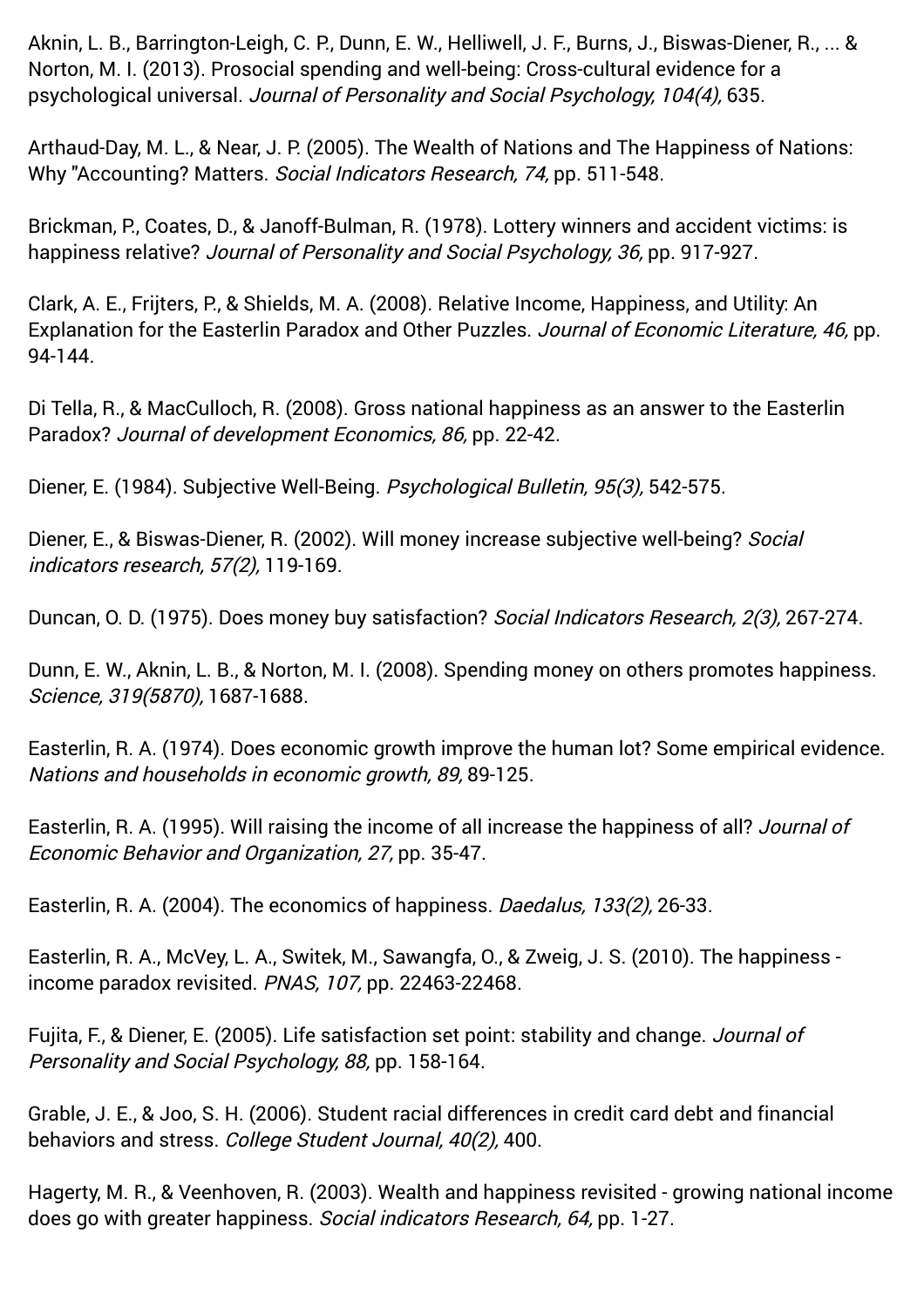[Howell, R. T., Kurai, M., & Tam, L. \(2013\).](http://link.springer.com/article/10.1007/s11205-010-9774-5) Money buys financial security and psychological need satisfaction: Testing need theory in affluence. Social indicators research, 110(1), 17-29.

[Jones, M. \(2006\).](http://www.iim-edu.org/thinktank/publications/economics-journal/happiness-economics-gross-national-happiness-gnh-index-policy-white-paper/index.htm) Gross National Happiness (GNH) - A New Socioeconomic Development Policy Framework. The American Pursuit of Unhappiness.

[Kim, S. \(2014\).](http://onlinelibrary.wiley.com/doi/10.1111/ijcs.12137/abstract) Does a money-is-all attitude cause alienation? A cross-cultural comparison of Korea, the US and Sweden. International Journal of Consumer Studies, 38(6), 650-659.

[Kushlev, K., Dunn, E. W., & Lucas, R. E. \(2015\).](http://spp.sagepub.com/content/early/2015/01/08/1948550614568161) Higher Income Is Associated With Less Daily Sadness but not More Daily Happiness. Social Psychological and Personality Science, 1948550614568161.

[Lykken, D., & Tellegen, A. \(1996\).](http://pss.sagepub.com/content/7/3/186.abstract) Happiness is a stochastic phenomenon, *Psychological Science,* 7, pp. 186 -189.

[Maslow, A. H., Frager, R., & Cox, R. \(1970\).](http://scottbarrykaufman.com/wp-content/uploads/2015/01/Maslow-1954.pdf) Motivation and personality (Vol. 2). J. Fadiman, & C. McReynolds (Eds.). New York: Harper & Row.

[Mogilner, C. \(2011\).](http://pss.sagepub.com/content/21/9/1348.short) The pursuit of happiness time, money, and social connection. Psychological Science, 21(9), 1348-1354.

[Papp, L. M., Cummings, E. M., & Goeke](http://onlinelibrary.wiley.com/doi/10.1111/j.1741-3729.2008.00537.x/full)‐Morey, M. C. (2009). For richer, for poorer: Money as a topic of marital conflict in the home. Family Relations, 58(1), 91-103.

[Sarracino, F. \(2013\).](http://www.sciencedirect.com/science/article/pii/S1053535712001187) Determinants of Subjective well-being in high and low income countries: Do happiness equations differ across countries? The Journal of Socio-Economics, 42, pp. 51-66.

[Settle, R. \(2014\).](http://digitalcommons.northgeorgia.edu/papersandpubs/vol3/iss1/11/?utm_source=digitalcommons.northgeorgia.edu%2Fpapersandpubs%2Fvol3%2Fiss1%2F11&utm_medium=PDF&utm_campaign=PDFCoverPages) Does Money Truly Buy Happiness? A Study of 56 Countries' Levels of Happiness and the Contributing Factors. Papers and Publications: Interdisciplinary Journal of Undergraduate Research, 3(1), 11.

[Sheldon, K. M., & Krieger, L. S. \(2014\).](http://www.tandfonline.com/doi/abs/10.1080/17439760.2014.888583#.VNNRL1VUgrM) Service job lawyers are happier than money job lawyers, despite their lower income. The Journal of Positive Psychology, 9(3), 219-226.

[Smith, D. M., Langa, K. M., Kabeto, M. U., & Ubel, P. A. \(2005\).](http://pss.sagepub.com/content/16/9/663.short) Health, wealth, and happiness financial resources buffer subjective well-being after the onset of a disability. Psychological Science, 16(9), 663-666.

[Stevenson, B., & Wolfers, J. \(2008\).](http://www.nber.org/papers/w14282) Economic Growth and Subjective Well-being: Reassessing the Easterlin Paradox. Brooking papers on Economic Activity, 2008, pp. 1-87.

[Stiglitz, J. E., Sen, A., & Fitoussi, J. P. \(2010\)](http://www.stiglitz-sen-fitoussi.fr/en/index.htm). Report by the commission on the measurement of economic performance and social progress. Paris: Commission on the Measurement of Economic Performance and Social Progress.